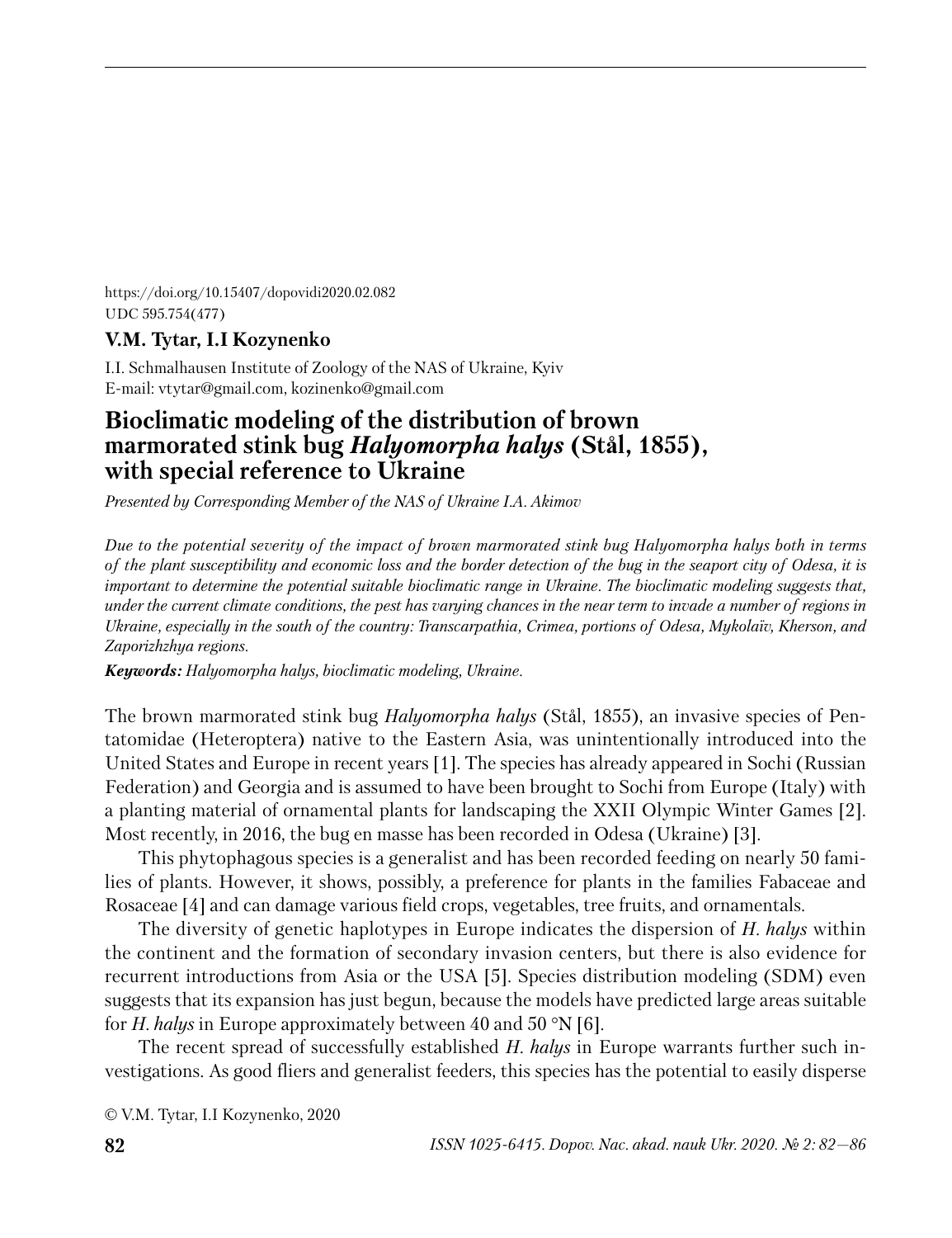and appear in novel environments. SDM has been used to determine a potential range distribution of the invasive species in new environments. These predictions provide valuable information for the protection of novel environments and the prevention and/or reduction of impacts resulting from invasive species. The potential global invasive range of *H. halys* has previously been mapped [6]. However, due to the potential severity of the impact of this species both in terms of the plant susceptibility and economic loss and the border detection of the bug in the seaport city of Odesa, it is important to determine the potential suitable bioclimatic range in Ukraine. This study aims to highlight the extent of the potential problem and to facilitate a future management of this destructive species in Ukraine.

**Materials and Methods.** Occurrence data for this species was collected using Global Biodiversity Information Facility [7] and updates of its European distribution [1]. A total of 573 non-duplicate records were considered. To reduce the sampling bias and spatial autocorrelation, some models were generated using all available occurrence points, and the spatial autocorrelation was measured among model pseudo-residuals by calculating Moran's *I* at multiple distance classes using the SAM v4.0 software [8]. Moran's *I* is a widely used measure of spatial autocorrelation, ranging from 0 to 1, with values >0.3 considered relatively large. A minimum distance of 53.9 km, at which Moran's *I* < 0.3 was detected. Next, we used the spThin package in R [9] to subsample our dataset such that all occurrence records were separated by this minimum distance. Thinning resulted in retaining 73 occurrence records. Five SDM methods were employed using the "sdm" package within the statistical software R [10], including "random forests", "boosted regression trees", "bioclim", "maxent" and "support vector machine", and evaluated (using 30 % of the occurrence dataset) by 10-fold cross-validation. The performance of the models was evaluated using the true skill statistics (TSS). The package provides the ensemble forecasting that is relatively robust against the uncertainty in individual models. In the present study, the predictive distribution map of *H. halys* for the current climate resulted from the ensemble forecasting by parameterizing TSS > 0.65 for individual models. Importantly, "sdm" ranks the environmental layers used to train the SDM based on their relative importance in the model formulation

and also allows the construction of a response curves to illustrate the effect of selected variables on the predicted occurrence.

For the bioclimatic modeling, we used the CliMond archive, a set of climate data products [11]. Gridded variables in this set are derived from monthly temperature and rainfall values in order to generate biologically meaningful variables representing annual trends, seasonality, and extreme or limiting environmental factors. Predictor variables with a variance inflation factor greater than 10 were excluded from the model fitting to avoid multicollinearity effects. Selected layers (Table 1) were clipped to a bounding box, and a resolution of 10 arcmin was used.

Bio02 | Mean diurnal temperature range  $(°C)$ 

Variable

| Bio04 | Temperature seasonality $(CV^*)$                |
|-------|-------------------------------------------------|
| Bio08 | Mean temperature of wettest quarter $(°C)$      |
| Bio09 | Mean temperature of driest quarter $(°C)$       |
| Bio15 | Precipitation seasonality (CV)                  |
| Bio18 | Precipitation of warmest quarter (mm)           |
| Bio19 | Precipitation of coldest quarter (mm)           |
| Bio23 | Radiation seasonality (CV)                      |
| Bio26 | Radiation of warmest quarter $(W \cdot m^{-2})$ |
| Bio35 | Mean moisture index of coldest quarter          |

Bio01 | Annual mean temperature  $(^{\circ}C)$ 

Variable

\*CV — coefficient of variation.

*Table 1.* **Environmental layers used for the model fitting**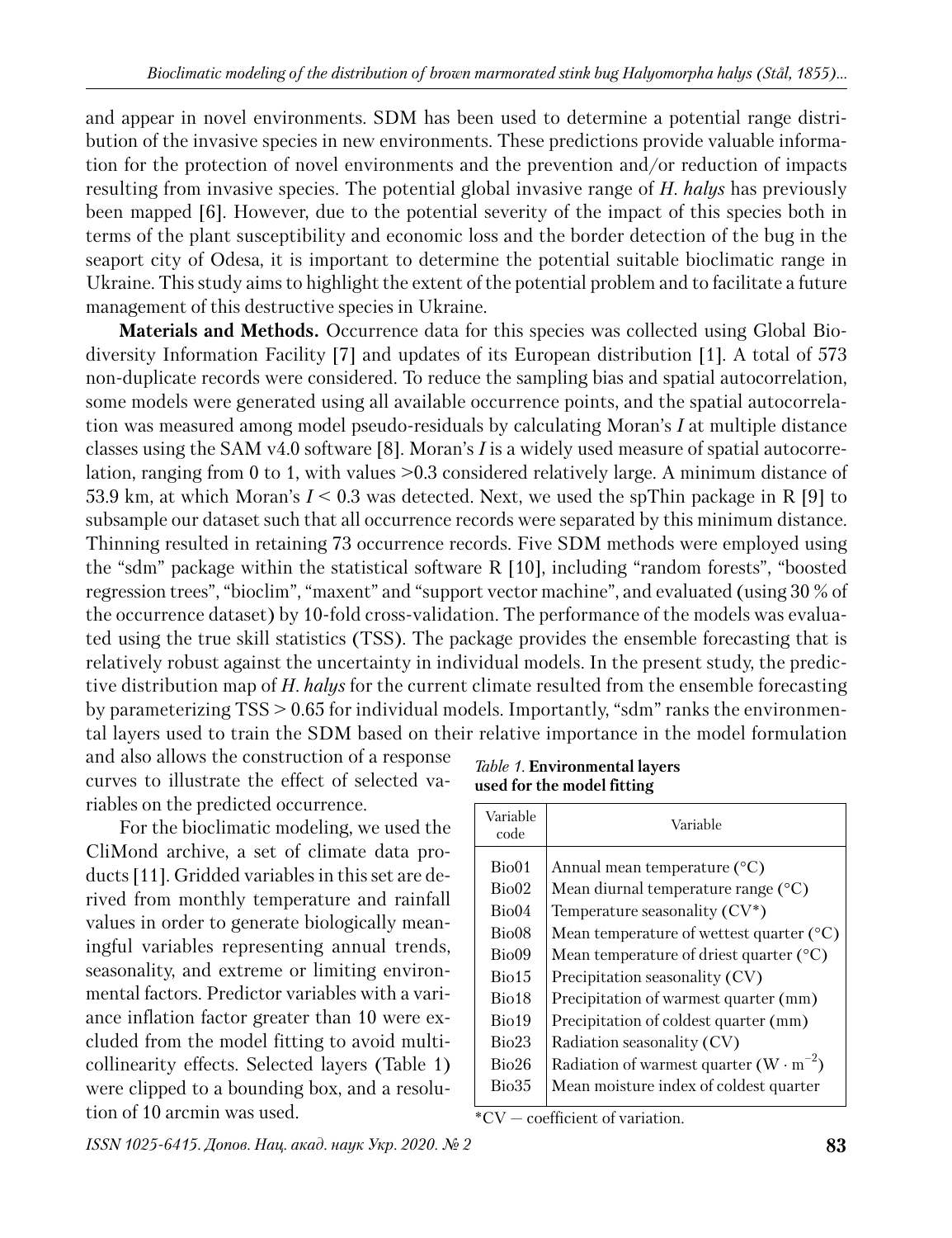

Ensemble map for brown marmorated stink bug *Halyomorpha halys* in Ukraine. Red color indicates the areas of higher bioclimatic suitability, whereas blue indicates the opposite, and the white line represents the accepted threshold

*Table 2.* **Performance of the employed models**

| SDM methods | Random forests | Boosted regression trees | <b>Bioclim</b> | Maxent | Support vector machine |
|-------------|----------------|--------------------------|----------------|--------|------------------------|
| TSS         | $0.80\,$       | $0.60\,$                 | 0.34           | 0.67   | 0.69                   |

Maps of the habitat suitability in the ASCII format were processed and visualized in SAGA GIS [12].

**Results and Discussion.** Results of the performance of the employed models are presented in Table 2.

The most accurate technique was "random forests" (TSS  $= 0.80$ ), and the least accurate was "bioclim" (TSS =  $0.34$ ). In terms of the variable importance, Annual mean temperature (Bio01) and Temperature seasonality (Bio04) were the highest contributing variables in the formulation of the models accounting for up to nearly 60 % of the variation. Based on the response curves, the predicted occurrence of the bug rapidly increases from the point when annual mean temperatures reach 8.21 °C, whereas the increasing variation in Temperature seasonality above 0.0268 strongly reduces chances for finding the species. These results are consistent with facts concerning the geographical origin of the bug and reports that *H. halys* is chill-intolerant (i.e., dies before reaching its freezing point) [13]. In this case, the winter season is a critical period for the survival of the species. In natural settings, the bug seeks a shelter beneath loose bark on trees, but aggregations can also occur in human-made structures. Refugia provided by thermally buffered human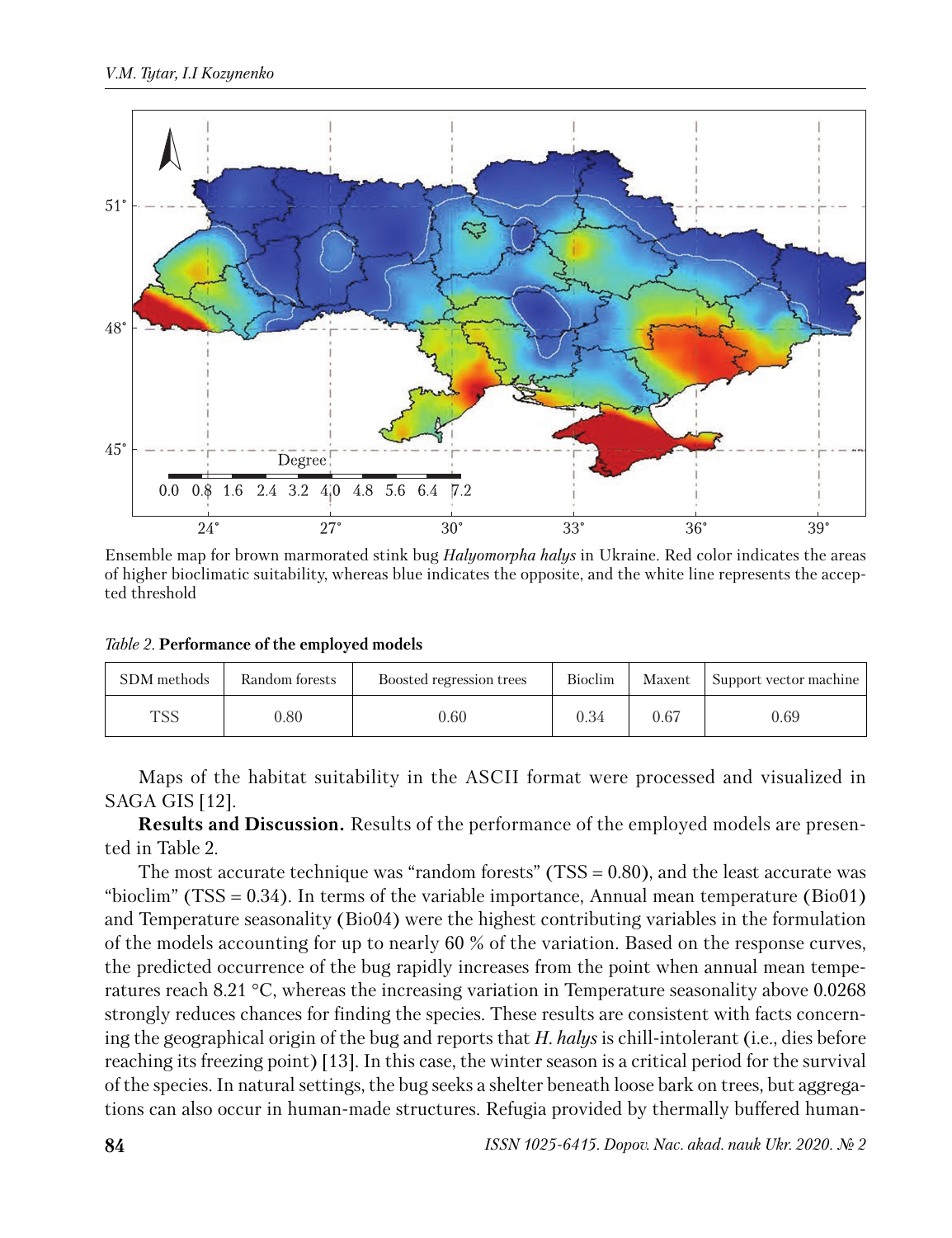built structures are likely to be crucial for the overwintering survival during atypically cold winters and may contribute to the northern geographic range expansion of this economically damaging insect in the temperate climates [13]. Therefore, it can be expected that *H. halys* can appear in areas, where the predicted occurrence is below an optimum based exclusively on the bioclimate. Under such conditions, there is a need to consider different models to cope with uncertainty and to apply thresholds close to a zero omission error. In our case, a threshold value of 0.1 was considered to be the most relevant to identify suitable and unsuitable areas for the pest.

High-accuracy predictive distribution maps from the "random forests", "maxent", and "support vector machine" models were combined to form the ensemble forecasting of *H. halys*, as shown in Figure.

From the map, it can be seen that *H. halys* under the current climate conditions has varying chances in the near term to invade a number of regions in Ukraine, especially in the south of the country: Transcarpathia, Crimea, portions of Odesa, Mykolaїv, Kherson, and Zaporizhzhya regions. Results of these predictions provide a theoretical reference framework for the management and prevention of the spread of brown marmorated stink bug in Ukraine, which may assist resource managers facing today the challenge of determining where an invasive species outbreak may occur, and where an invasive species will move next.

## REFERENCES

- 1. Cianferoni, F., Graziani, F., Dioli, P. & Ceccolini, F. (2018). Review of the occurrence of *Halyomorpha halys* (Hemiptera: Heteroptera: Pentatomidae) in Italy, with an update of its European and World distribution. Biologia, 73, No. 1, pp. 599-607. https://doi.org/10.2478/s11756-018-0067-9
- 2. Gapon, D. A. (2016). First records of the brown marmorated stink bug *Halyomorpha halys* (Stål, 1855) (Heteroptera, Pentatomidae) in Russia, Abkhazia, and Georgia. Entomol. Rev., 96, No. 8, pp. 1086-1088. https:// doi.org/10.1134/S001387381608011X
- 3. Uzhevskaya, S. F. (2017). Invasive insect species in Odessa region. Izvestiia muzeinogo fonda im. A.A. Braunera, 14, No. 3-4, pp. 57-64 (in Russian).
- 4. Nielsen, A. L. & Hamilton, G. C. (2009). Life history of the invasive species *Halyomorpha halys* (Hemiptera: Pentatomidae) in northeastern United States. Ann. Entomol. Soc. Am., 102, No. 4, pp. 608-616. https://doi. org/10.1603/008.102.0405
- 5. Gariepy, T. D., Bruin, A. J., Haye, T., Milonas, P., & Vétek, G. (2015). Occurrence and genetic diversity of new populations of *Halyomorpha halys* in Europe. J. Pest Sci., 88, No. 3, pp. 451-460. https://doi.org/10.1007/ s10340-015-0672-0
- 6. Zhu, G., Bu, W., Gao, Y. & Liu, G. (2012). Potential geographic distribution of Brown Marmorated Stink Bug invasion (*Halyomorpha halys*). PLoS ONE, 7, No. 2, e31246. https://doi.org/10.1371/journal.pone.0031246
- 7. GBIF (2018). Retrieved from https://www.gbif.org [16 December 2018].
- 8. Rangel, T. F., Diniz-Filho, J. A. & Bini, L. M. (2010), SAM: a comprehensive application for Spatial Analysis in Macroecology. Ecography, 33, No. 1, pp. 46-50. https://doi.org/10.1111/j.1600-0587.2009.06299.x
- 9. Aiello-Lammens, M. E., Boria, R. A., Radosavljevic, A., Vilela, B. & Anderson, R. P. (2015). spThin: an R package for spatial thinning of species occurrence records for use in ecological niche models. Ecography, 38, No. 5, pp. 541-545. https://doi.org/10.1111/ecog.01132
- 10. Naimi, B. & Araújo, M. B. (2016). sdm: a reproducible and extensible R platform for species distribution modelling. Ecography, 39, No. 4, pp. 368-375. https://doi.org/10.1111/ecog.01881
- 11. Kriticos, D. J., Webber, B. L., Leriche, A., Ota, N., Macadam, I., Bathols, J. & Scott, J. K. (2012). CliMond: global high-resolution historical and future scenario climate surfaces for bioclimatic modelling. Methods Ecol. Evol., 3, No. 1, pp. 53-64. https://doi.org/10.1111/j.2041-210X.2011.00134.x

*ISSN 1025-6415. Допов. Нац. акад. наук Укр. 2020. № 2* **85**